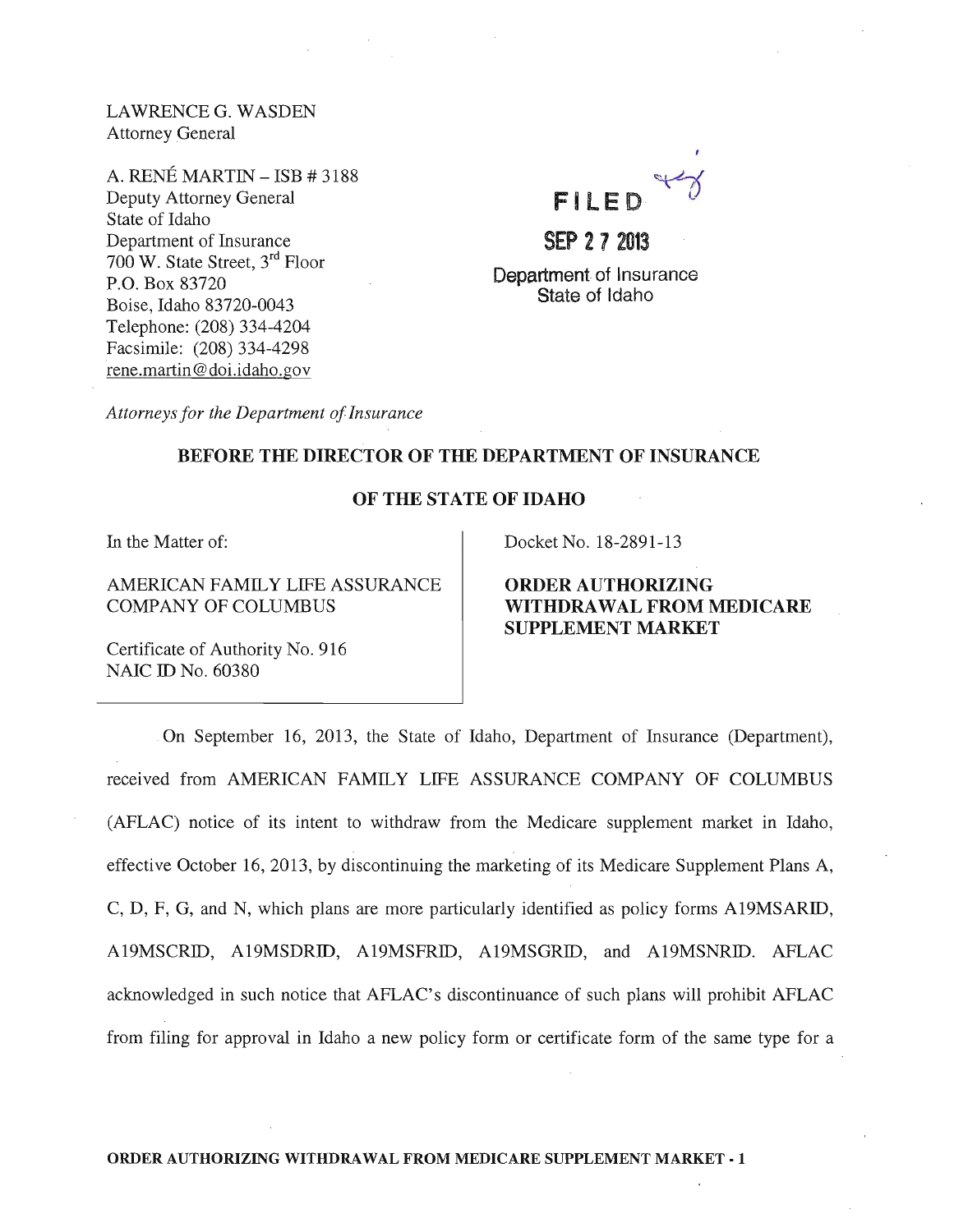period of five (5) years from the date of AFLAC's September 16, 2013, notice to the Department.

AFLAC further represented to the Department in such notice that it will continue to service its existing in-force Medicare supplement policies in Idaho, which AFLAC represented is limited to two (2) policies.

The proposed discontinuance complies with the notice requirements to the Department's Director as set forth in IDAPA 18.01.54.030.04.a.

The Director, having reviewed the foregoing and the requirements of IDAPA 18.01.54.030.04, and good cause appearing therefor, .

NOW, THEREFORE, IT IS HEREBY ORDERED, pursuant to IDAPA 18.01.54.030.04.a, that AFLAC is authorized to withdraw from the Medicare supplement market in Idaho, effective October 16,2013.

IT IS HEREBY FURTHER ORDERED, pursuant to IDAPA 18.01.54.030.04.b, that AFLAC shall not file with the Department a new policy form or certificate form of the same type for the same standard Medicare supplement benefit plan as the discontinued forms prior to September 16, 2018.

IT IS SO ORDERED. DATED this  $21'$  day of September, 2013.

> STATE OF IDAHO DEPARTMENT OF INSURANCE

 $W\Pi$ Director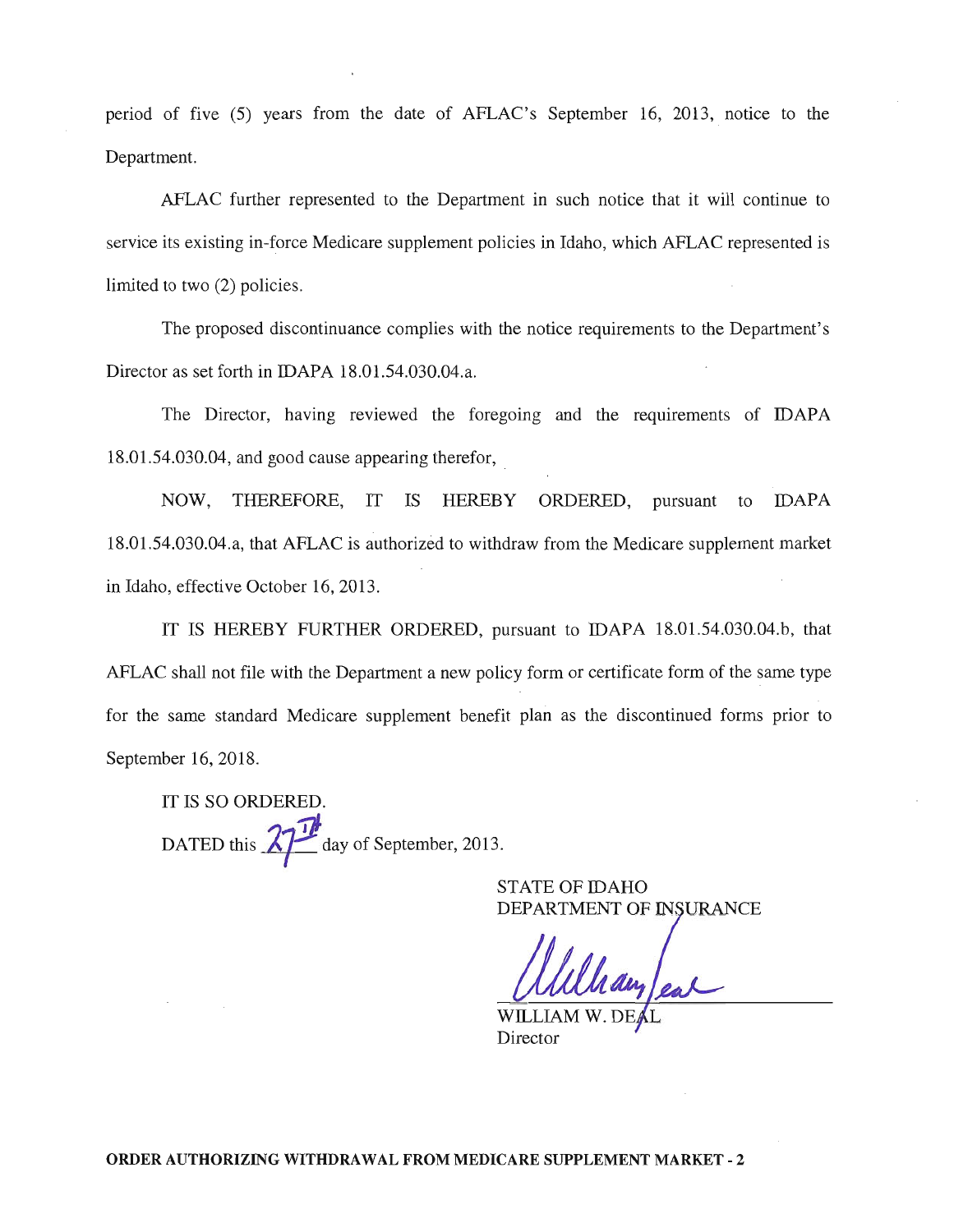## **NOTIFICATION OF RIGHTS**

This Order constitutes a final order of the Director. Any party may file a motion for reconsideration of this final order within fourteen (14) days of the service date of this order. The Director will dispose of the petition for reconsideration within twenty-one (21) days of its receipt, or the petition will be considered denied by operation of law. *See,* Idaho Code  $§ 67-5246(4).$ 

Pursuant to Idaho Code §§ 67-5270 and 67-5272, any party aggrieved by this final order may appeal it by filing a petition for judicial review in the district court of the county in which: (1) the hearing was held; or (2) the final agency action was taken; or (3) the aggrieved party resides or operates its principal place of business in Idaho; or (4) the real property or personal property that was the subject of the agency decision is located. An appeal must be filed within twenty-eight (28) days of: (a) the service date of this final order; or (b) an order denying a petition for reconsideration; or (c) the failure within twenty-one (21) days to grant or deny a petition for reconsideration, whichever is later. *See,* Idaho Code § 67-5273. The filing of a . petition for judicial review does not itself stay the effectiveness or enforcement of the order under appeal.